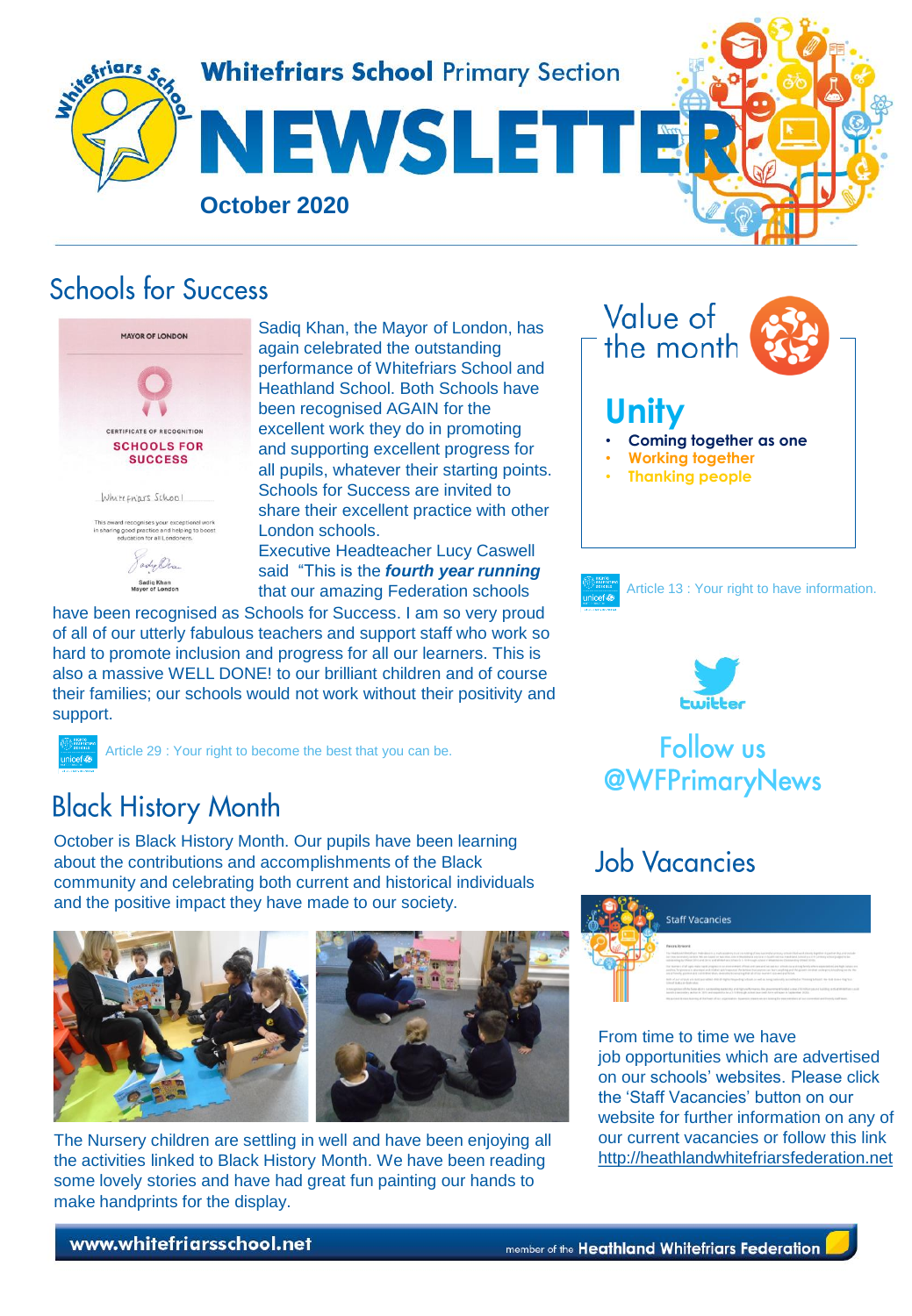



Reception pupils have been enjoying stories by Tola Okogwu. 'Daddy Do My Hair' and 'Kechi's Hair Goes Every Which Way' were really fun to read and we looked at the similarities and differences we have in our classes. This also supported our topic of 'Who am I?' and the children became artists creating their own self portraits!





Year 1 and 2 have been learning about significant black figures who have changed our world as we know it. We have learned about why they are significant, what impact they have had and the trials and tribulations that they had to go through to get there. Some of our significant figures include; Martin Luther King Jr, Bessie Coleman, Nelson Mandela, Barack Obama, Mary Seacole and Rosa Parks.





"Black History Month was really interesting. We learned about Lois Mailou Jones, who was a famous textile designer, then she became an artist for the fine arts. We looked at her beautiful art on Africa and the Caribbean. We were happy to learn that she was recognised for her Art, after she put her name to it. She used her art to inspire our art work. We sketched in our sketch books then created our own art pieces using pastels." - Richard Year 3

Year 4 has had a great half term and have done some fantastic learning. This October we celebrated Black History Month by learning all about Nelson Mandela. Lyra class wrote a short biography and illustrated it with some lovely pictures.

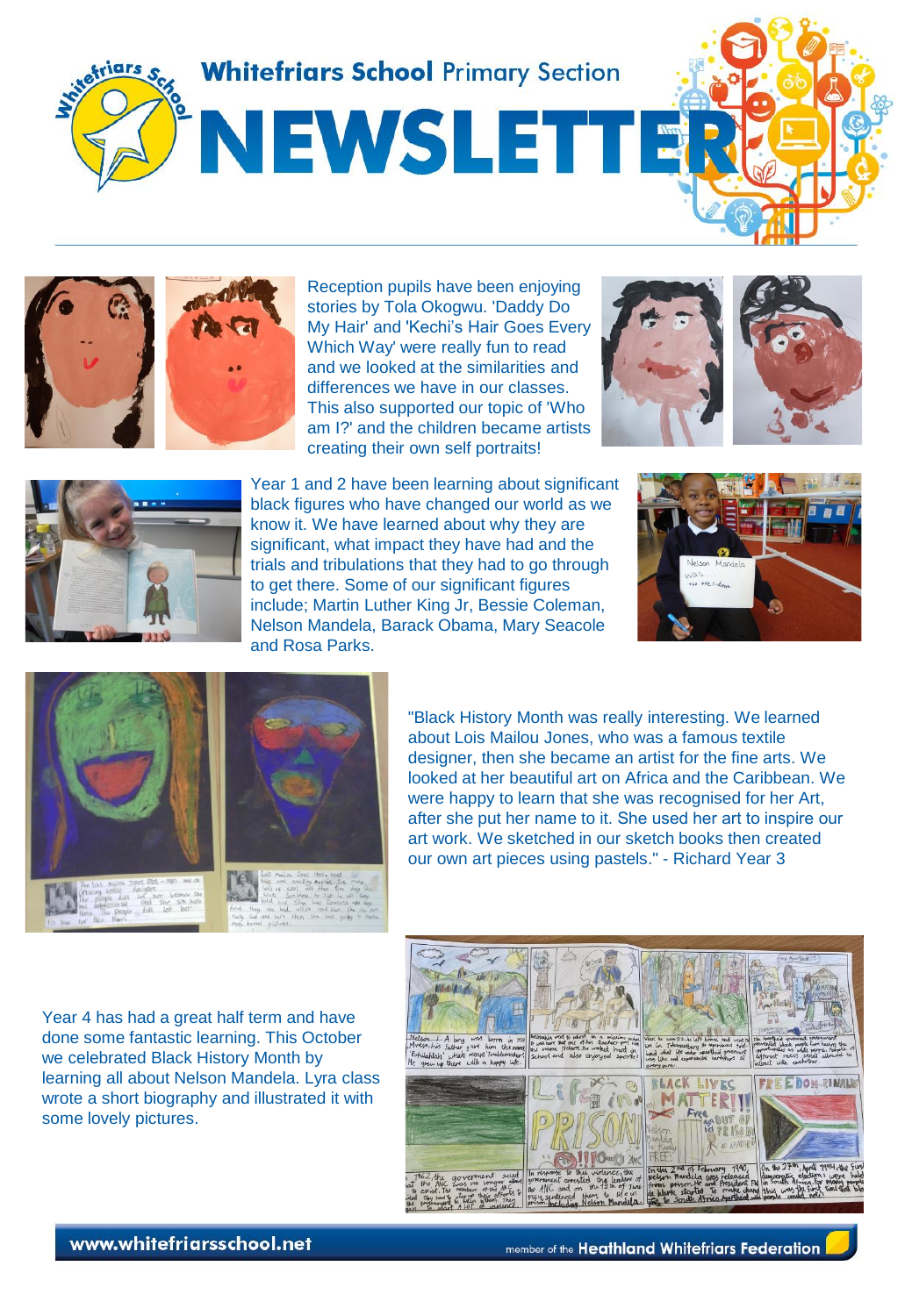

Year 5 have been learning about famous black people such as Barack Obama, Muhammad Ali and many more. For their school display they made their own fact file about famous black people who had inspired them.



Article 28 : Your right to learn and go to school.





Year 6 have focused on 'The influence of Black Culture on Music'. We chose this topic as it links closely to our weekly 'Music's Cool' workshops, where we have been looking at rap music and where it originated from. We have learnt about how West African Griot Tradition, which is known as spoken history, has origins in rap as well as the use of stories, praise of individuals, oral traditions, school yard chants and games and folklore, as well as James Brown talking to the crowd. We have also researched many famous black musicians such as Michael Jackson, Grandmaster Flash as well as more current artists such as Beyoncé. For Black History Month, we have created our very own raps that link to Unity, our value of the month. We have used body percussion skills to perform the raps in class. It looks like we have many budding rap stars!









Article 5: Learn how to use your rights as you grow up.

www.whitefriarsschool.net